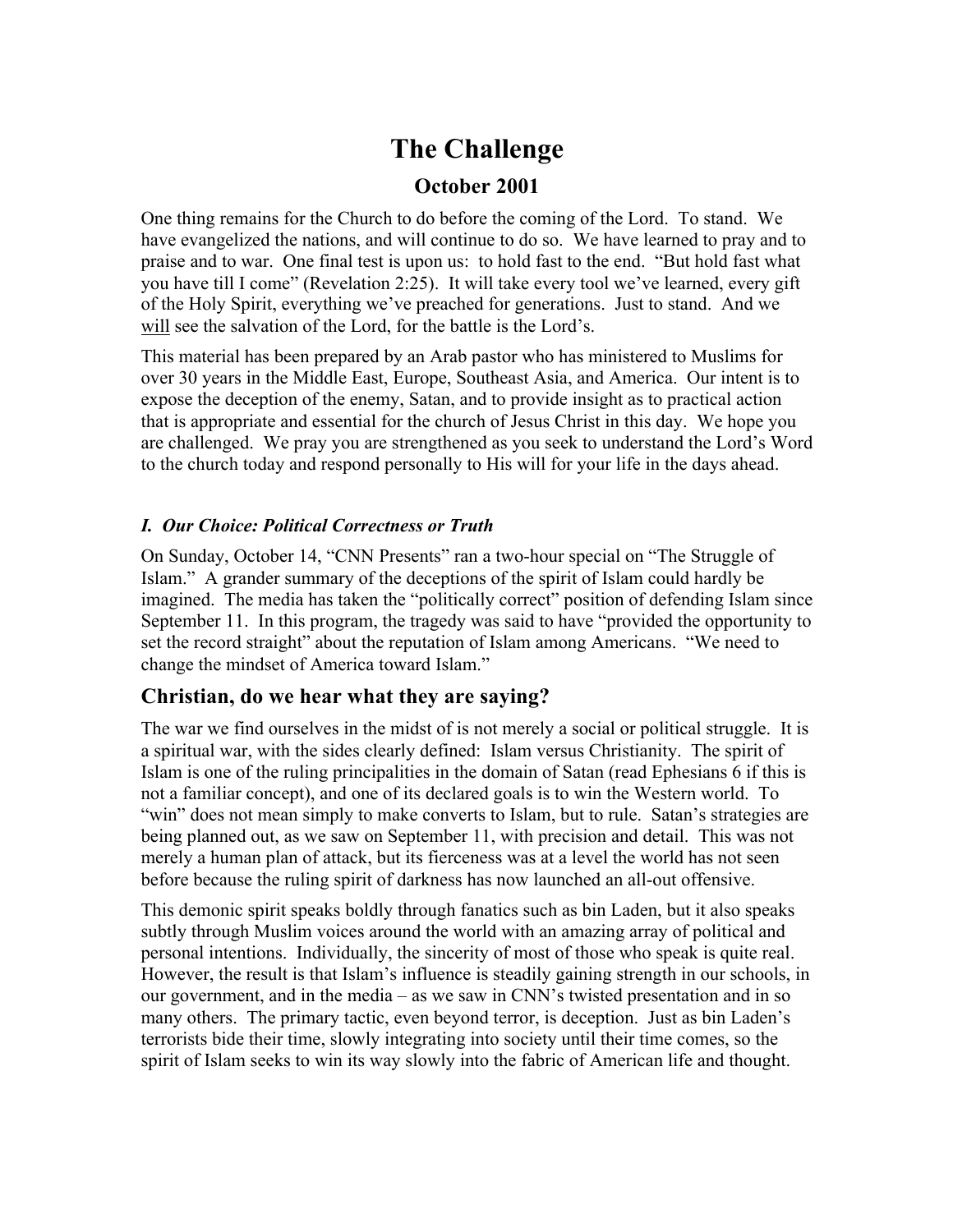Why would such a religion appear attractive, even to thousands of Americans who have embraced it by choice, not by coercion? The moral code of Islam does put the West to shame in many ways. And just as Israel asked God to set a king over them rather than be ruled by God Himself, it is human nature to surrender to a ruler or set of rules, for the sake of apparent security and superficial peace, that will quiet one's conscience but not require a face to face encounter with the holiness of God Himself – and the cross. Islam offers religion, but not the righteousness of faith that comes through the atoning blood of Christ alone. It offers a pattern for living one's life, but it does not offer life itself.

## **"Unless we win London over to Islam, we will fail to win the whole of the western world…"**

The Queen of England publicly welcomed Islam into her country in 1976. This statement was made at the International Islamic Conference in London a day or two afterwards. In 1945 there was one mosque in England; in 1976 there were 200. Today there are in the thousands and the influence of Islam in Parliament and British society grows steadily.

The death of Princess Diana was a tragic event, but more tragic would have been her marriage into a Muslim family. The West finds this difficult to understand, but in the Muslim mindset, such a marriage would have been understood as a declaration that Islam had conquered England. In anticipation of the wedding, the king of Saudi Arabia said publicly, "We welcome Diana into Islam." Spiritually, this would have been a great defeat for that land. Many Middle Eastern believers, understanding the implications, felt it was the mercy of God that the fateful car accident took Diana before it was too late.

We have been warned, but has the church of America listened? We understand that the doctrines of humanism, evolution, Eastern mysticism, homosexuality, and tolerance (for everything but Christianity) have been deliberately and systematically woven into public school curricula. Do you know that Islam is also part of that list? It didn't just begin on September 11, but now would be a good time to add this to the prayer list for our schools, and begin to carefully discern the implications of Islamic philosophy as they are woven into social and civil life.

### *Submission in Islam*

"Islam" means "submission," which really means "subjection." Any peace that it offers is conditional; safety is assured only to those who embrace Islam and submit to its rule. Even then, we see the strife between sects and factions in every Muslim-ruled country, so should the promise of peace under Islamic rule really convince us? Indeed, most sincere Muslims hope for peace, and individually try to live honorable lives, but there is no peace in the spirit that rules over them.

Christians are killed daily in many Muslim countries for the profession of their faith in Christ. It is clearly stated in the Quran and by many clerics of Islam that one who converts from Islam, and the infidel who misled him, should be killed to keep the influence of Christianity from spreading any further. The use of a pen name for what I am writing to you is testimony to the fact that my freedom to travel in the Middle East will be ended, and my life will be threatened even in America, having made these bold statements as an Arab. The spirit of Islam has no tolerance for truth, for there is no truth in it.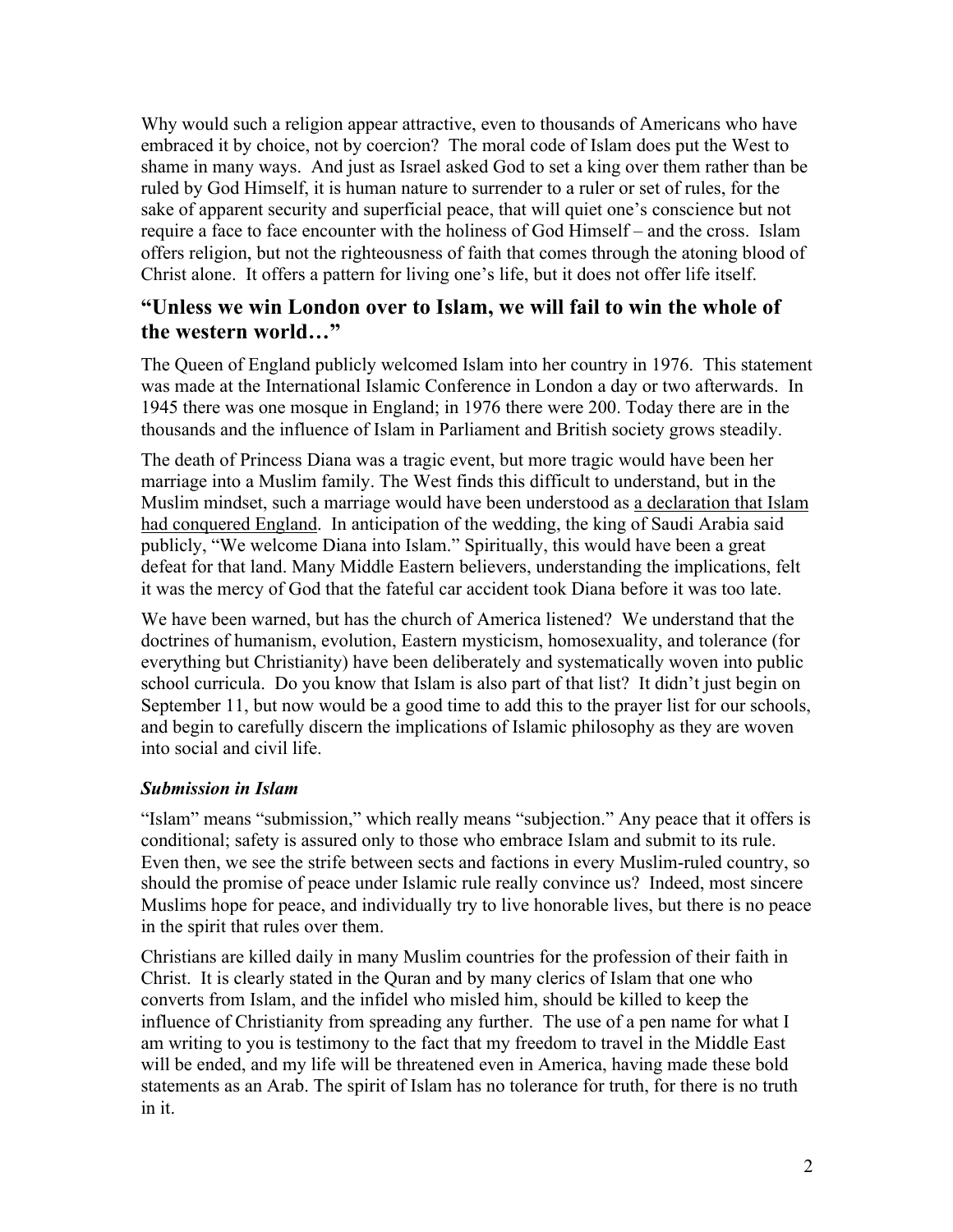#### *Satan Knows the Power of the Cross*

Islam is the only religion that confronts Christianity head-on. Muslim leaders know the Christian's arguments are convincing, and they have no power but fear to keep their people submitted. The God of the Bible convinces through His display of love; Allah convinces through the fear of death.<sup>1</sup> The Muslim leader who said on the CNN report that a "good Muslim is not really different from a good Jew or a good Christian" forgot a very significant difference: the cross of Christ. In my country, born-again Christians ("believers") are very clearly understood as being different from nominal Christians. They are known for their integrity and for the power of the God they serve. Perhaps the Muslims of America have yet to see this kind of Christianity in their neighborhoods?

The cross will always be a stumbling block (see 1 Corinthians 1:23). I sat with an imam (Muslim leader) who longed for peace between Muslims and Christians. "If you Christians could just leave out the cross, we have so much in common!" Our answer, of course, is that there would be no Christianity without the cross. "And if Christ be not risen, then is our preaching in vain." (1 Corinthians 15:14)

Likewise, the central role that Israel plays in the redemptive plan of God is at the heart of Islam's hatred for the Jew. The fierceness of their adversity can be explained no other way. Without defending or condemning the individual or corporate actions of Arab or Jew, it is sufficient to say that at the root of this conflict is the central spiritual battle of the end times.

The media has presented us with countless assurances from Muslim leaders that the Quran does not call for the death of Jews and Christians. First let's clarify what is being quoted from the Quran. When Mohammed started in Mecca with a handful of followers and much opposition, he declared friendship with the Jews and Christians, and Allah's instructions along these lines were recorded in various suras (books) of the Quran. When he later moved to Medina, gathering an army of followers and gaining strength, his position was revised. Allah had given him a new strategy, to now kill and conquer the infidels (Jews and Christians), and the suras given in Mecca were no longer to apply.

The historian on the CNN program said exactly the opposite, that Mohammed was justified in defending himself against opposition when he started out in Mecca, but after moving to Medina "he abandoned violence once he had gained a position of dominance." What Quran and what history book is she reading from? Islam was just revying up at that point in its progression to take over the Middle East by the sword.

It is fortunate for us that peace-loving Muslims take great pains to interpret their book in a manner that makes for coexistance. However, the strategy of Islam is the same now as it was from the beginning: When it is expedient, befriend the local people; when an upper hand is gained, take control. The bottom line is zero tolerance for other religions but Islam. Writings of Middle Eastern clerics clearly specify that this is their intention with America. One of the more gracious writings suggests that once sincere Christians

<sup>&</sup>lt;sup>1</sup> The name "Allah" is the Arabic word for God that may also be used by Arab Christians. We are referring here specifically to the god of Islam. Though we use the same word, the Muslim's concept of God is not the same as Elohim, the God of the Jews and Christians.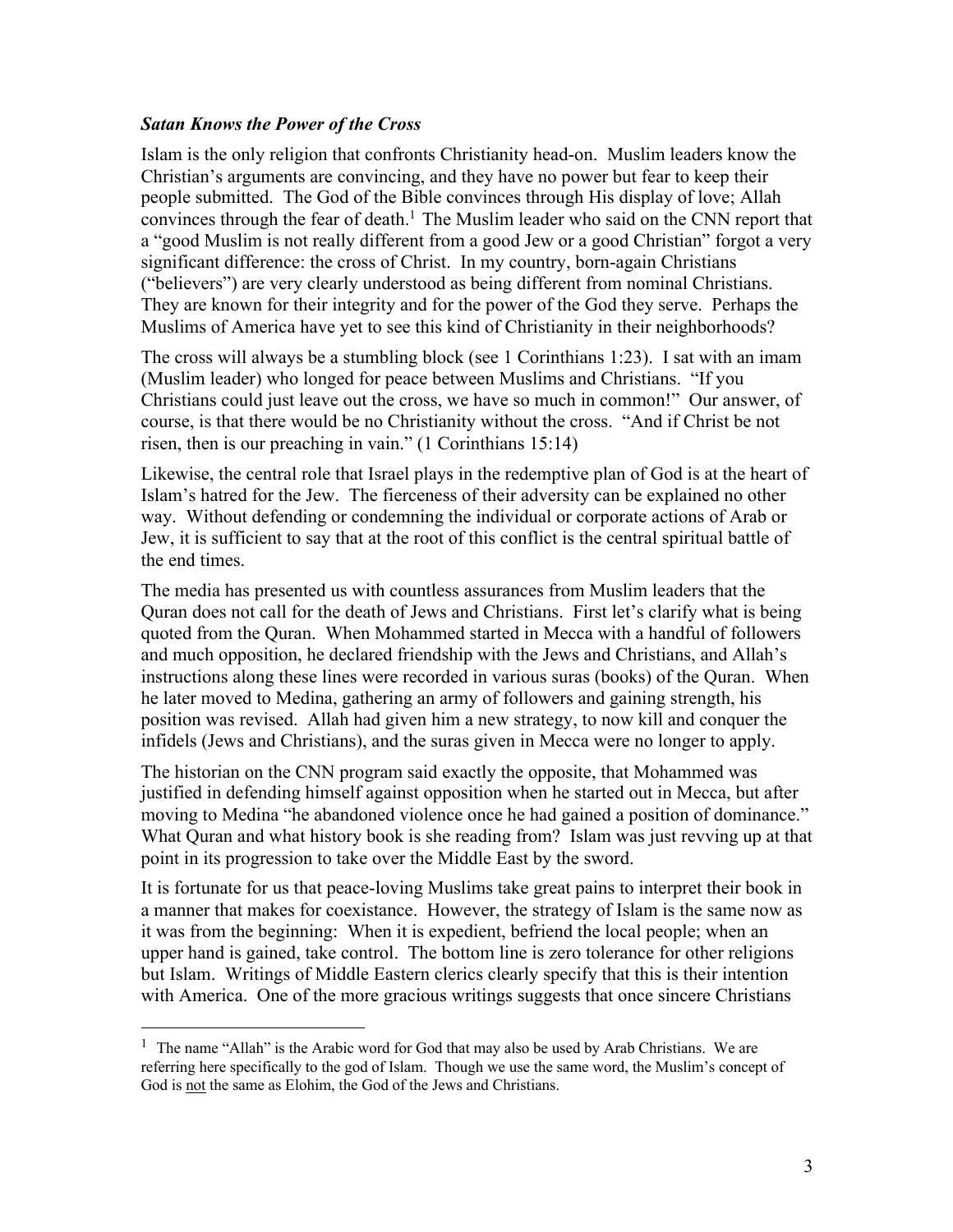see the truth of Islam, Christianity will be cleansed from its errors and united with the true Islamic religion, at which point Islam will rule.

The strategy of the spirit of Islam as it's playing out today goes something like this...

**Step one**: "We need to change the mindset of America…" Take advantage of America's tolerance, openness and ignorance of the Muslim world.

**Step two**: The spirit of fear that keeps Muslims under oppression was released with fresh force on America on September 11, sustained with the threats of continued attacks. Fear of stirring up more conflict within and abroad should keep our "politically correct" mouths shut against speaking against Islam at large.

## *What Next?*

What happens when we do quench terrorism to some extent? How much destruction will still be inflicted? The greatest damage is not done with bombs, but with lies, as millions more of every race embrace a religion of works and spiritual death. The same brainwashing that we see at the religious schools of Pakistan (led by extremists who are not typical Muslims, we're told) is happening at schools and in front of TV sets across America. Satan doesn't have to wipe us off the map to succeed – he really only needs to keep our children and youth shut off from the truth of the Bible.

### *Counter-Strategy: The Praying Church*

As always, Satan underestimates the power of a praying church, because he cannot comprehend it. The true strength resting within the Bride of Christ is hidden from him.

Almighty God, our triumphant, resurrected Lord Jesus Christ, our Commander-in-Chief, also has a plan and a strategy. The Lord's sovereign plan that must be worked out in this last generation is racing quickly toward its culmination.

Aware of the strategy of the enemy, armed with the Word, equipped with the power of the Holy Spirit, the church of Jesus Christ, not the government or military, has the ultimate responsibility for this battle. As the return of the Israelites from Babylon depended on Daniel's prayers, many details of the events between now and the return of Christ depend on you and me.

Saints of God, I believe Islam is eventually going to fall. The attacks on America have served one great purpose: to awaken the American church to pray as they've never prayed before. It is time for repentance, for embracing the cross in our lives, for walking daily in obedience. Pursue Him above all else. It is a time to listen, a time for discernment, a time to know the mind of the Lord.

### *Fear the Lord*

How do we resist the fear and terror that would grip us? Dead men don't have to fear death, do they? A life that is crucified with Christ is triumphant in all things. Got it?

## *The Battle for Young Minds*

The battle for our children is in the hands of believing parents. As for any of the multitude of lies and perverted philosophies that we fight in this generation, here's a simple principle: *The best defense against a lie is a solid foundation in the truth.*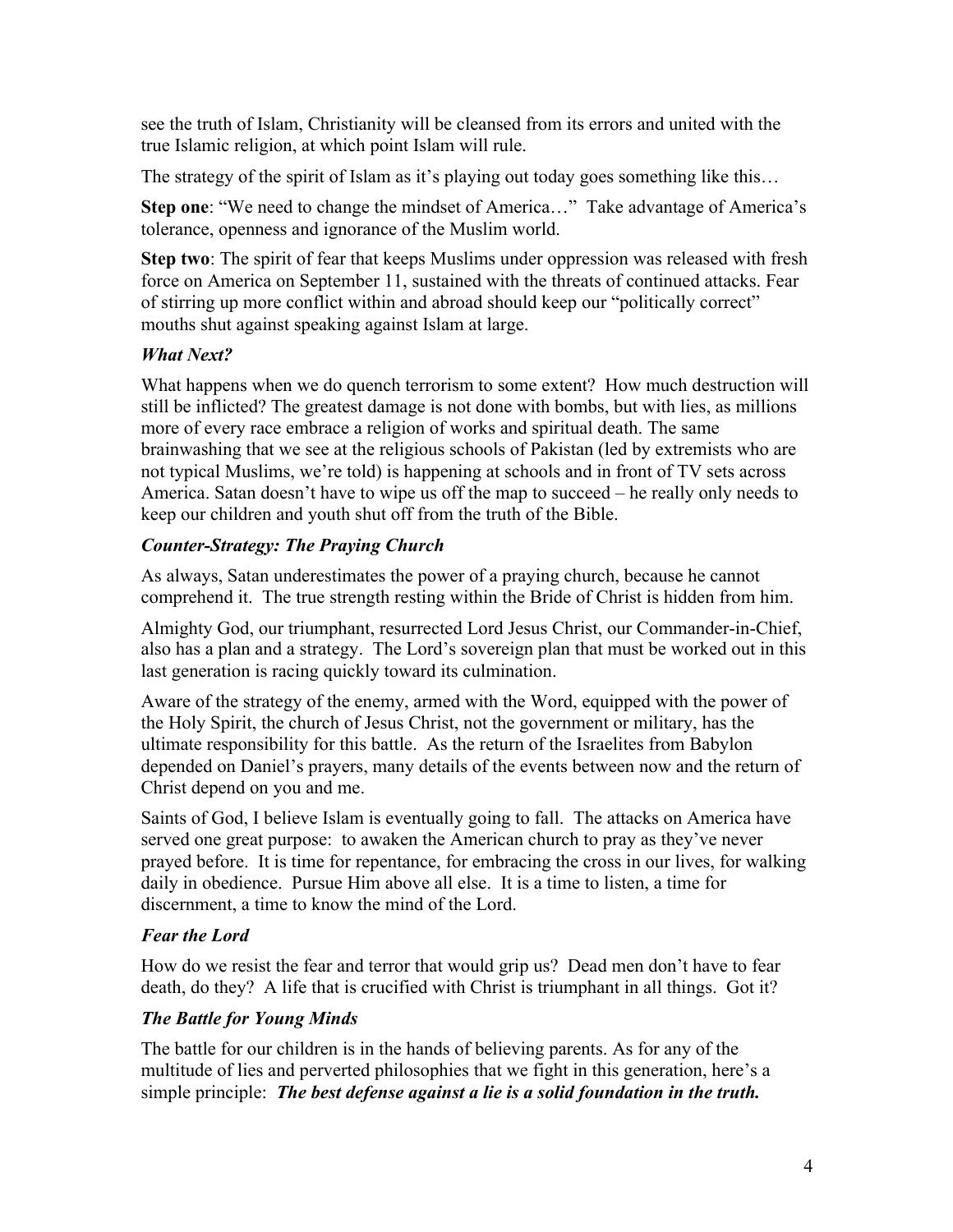### *II. God's Strategy and Our Mission*

Some Christians in the Middle East don't understand why America has welcomed Muslims to our shores with wide-open arms, knowing the deception of Satan that comes with it. It seems utter foolishness to them! Why would we compromise the freedom that they would love to have?

They also don't understand the plan of God for this country. God has brought Muslims from every corner of the world to a place where there is freedom to hear the Gospel of Christ. When they return to their home country, the Gospel has been carried with them to places Western missionaries have never reached.

### *The Door is Open*

It's pretty sure that your Muslim neighbor or co-worker is more anxious than ever about his own safety. It's time for a cup of coffee, my friend!

The things we've shared with you so far are <u>for the Christian</u>, to understand the spiritual nature of the battle. Now let's turn briefly to understanding your Muslim friend a little better.

There are only a few things you really need to know for effective witness, and for the average person, searching out the depths of the darkness of the Quran is not on that list.

- 1. The average Muslim knows very little about the Quran, and if your arguments make him think you know more than him, he might just go digging deeper for himself. Be wise. With some knowledge, you can ask leading questions, to gently stir his thinking. In the context of true friendship, there will be time also for a well-placed challenge.
- 2. Know the common misunderstanding Muslims have about Christianity. There are many good resources in your Christian bookstore and on the internet.
- 3. Ask questions to learn about your friend's culture. The food is marvelous, regardless the country! You have a lot to learn, so let him be your teacher.
- 4. Become sensitive to the issues that are very real concerns to your friend. To accept your Christ will require that they pay a great price. A woman may be very guarded when her husband is present, but eager to talk one on one. This is very important: Women minister to women; men minister to men.
- 5. Be aware of the occult influences within Islam. Witchcraft is deeply woven into many cultural practices, like reading one's fortune from a coffee cup. Don't be skittish, but don't participate, just graciously decline. Superstitions driven by fear reinforce the spiritual bondage, so these can provide insight for your prayers as you seek to break those bonds.
- 6. Be a true friend. Will you love them even if they do not receive Christ? Will you wait and pray for the years that it may take? Will you cry with them and rejoice with them? Missionary Raymond Lull wrote hundreds of years ago that "by love, by tears, by prayers and by the giving of oneself" are Muslims brought to Christ.
- 7. PRAY. Pray in groups, covering yourself and each other, for Satan will attack. This will be one of the strongest spirits you will have ever tried to resist. Watch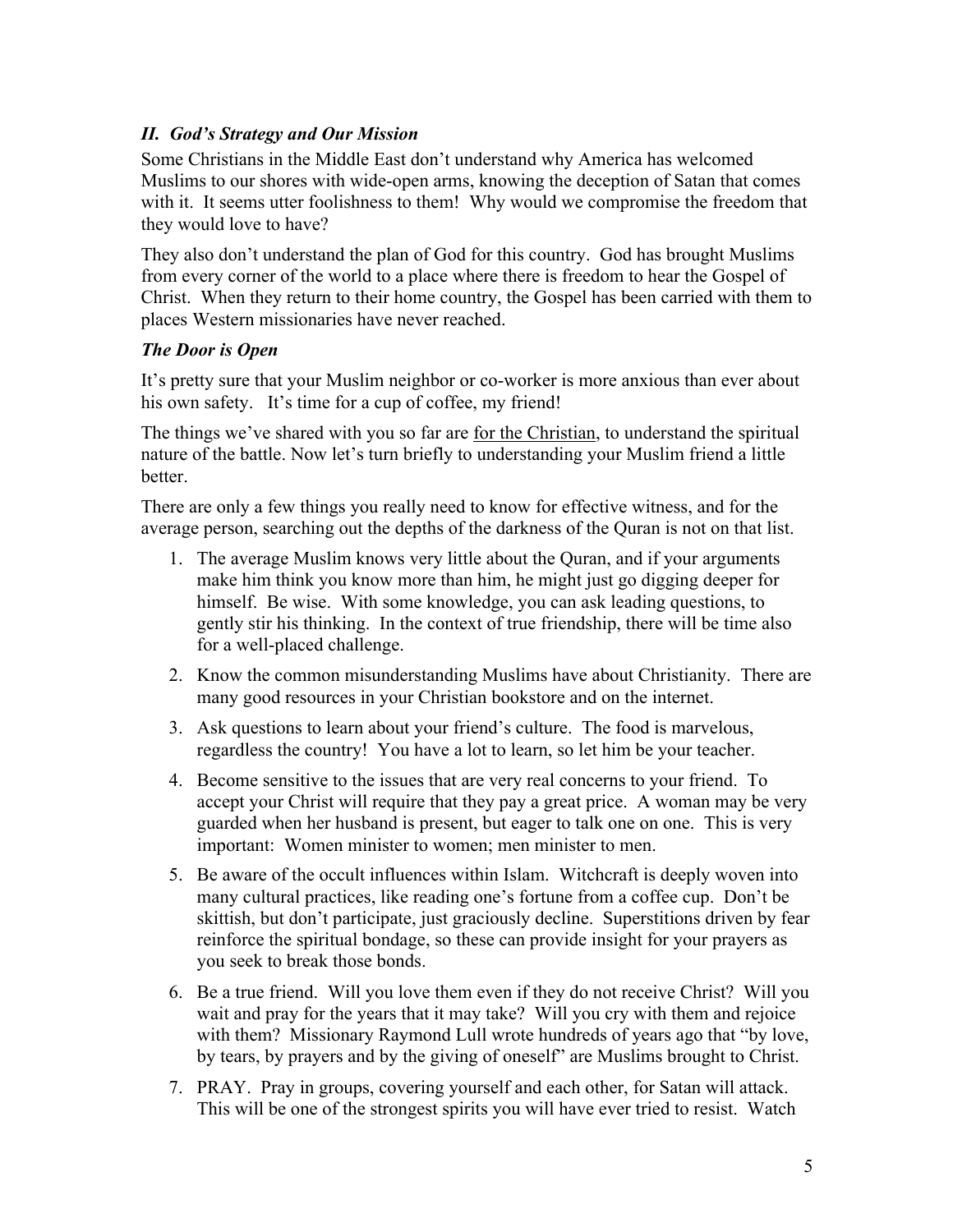in your own life and in your family for such things as oppression and division, using the Word of God to overcome. Psalm 91 is very key for this ministry. "No weapon formed against you will prosper." (Isaiah 54:17) "They overcame by the blood of the Lamb, by the word of their testimony, and they loved not their lives even unto death." (Revelation 12:11)

- 8. Present the teachings of Christ. A study of Matthew 5-7 could be a starting place. The deity of Christ can only be revealed supernaturally, it is such a stumbling block. But a former PLO terrorist told me after he had read through the Arabic Bible he received in an American prison, "Anyone who could forgive me for the things I've done, must be God." What a marvelous transformation he had!
- 9. Minister to them in your home or theirs, rather than inviting them to church. Provide them with a New Testament or Gospel of John, preferably in their language (remember that most of the world's Muslims today are not Arabs).
- 10. Seek the Lord for discernment and pray against the bondage of Islam in your friend's life. Most Muslims who are saved have had supernatural revelation or an actual visitation of Christ Himself. You can pave the way, but the Lord Himself will do the work.

#### *Reaching the Rest*

Each Muslim has different needs. Some will never meet a committed follower of Christ, particularly in foreign lands. Millions speak only the Arabic language; multitudes cannot read any language. Most say they accept some parts of the Bible, but are skeptical because they've been told Christians have added to the text. Radio, television, correspondence programs, Scripture distribution, cassettes and videos are all powerful tools being used by God. The enemy understands the power of the media to stir up hatred, fear and deception. God understands the power of the media to spread His love and truth. Direct your prayers toward filling the airwaves with the Word of God.

### *III. Exposing Islam: What Does the Quran Say?*

This final section provides some Quranic verses supporting a few of the points that have been made earlier.

#### *There is No Love in the God of the Quran*

Muslims say that the divine names of Allah are ninety-nine, which are recorded on the palm of our hands. Examples of these names are "Great," "High," and "Holy." But one name is not mentioned: "God is Love." The Quran says that Allah loves those who are good, but hates the unbeliever, i.e., all who are not Muslims, and declares war upon them.

The Quran teaches Muslims to love their brothers, but to overcome their enemies (non-Muslims). Those who leave the path of Islam should be killed, being seen as idolators. The book is full of violence and hatred.

"…Then slay the idolaters wherever you find them, and take them captives and besiege them, and lie in wait for them in ambush everywhere for them." (Al-Tauba 9:5)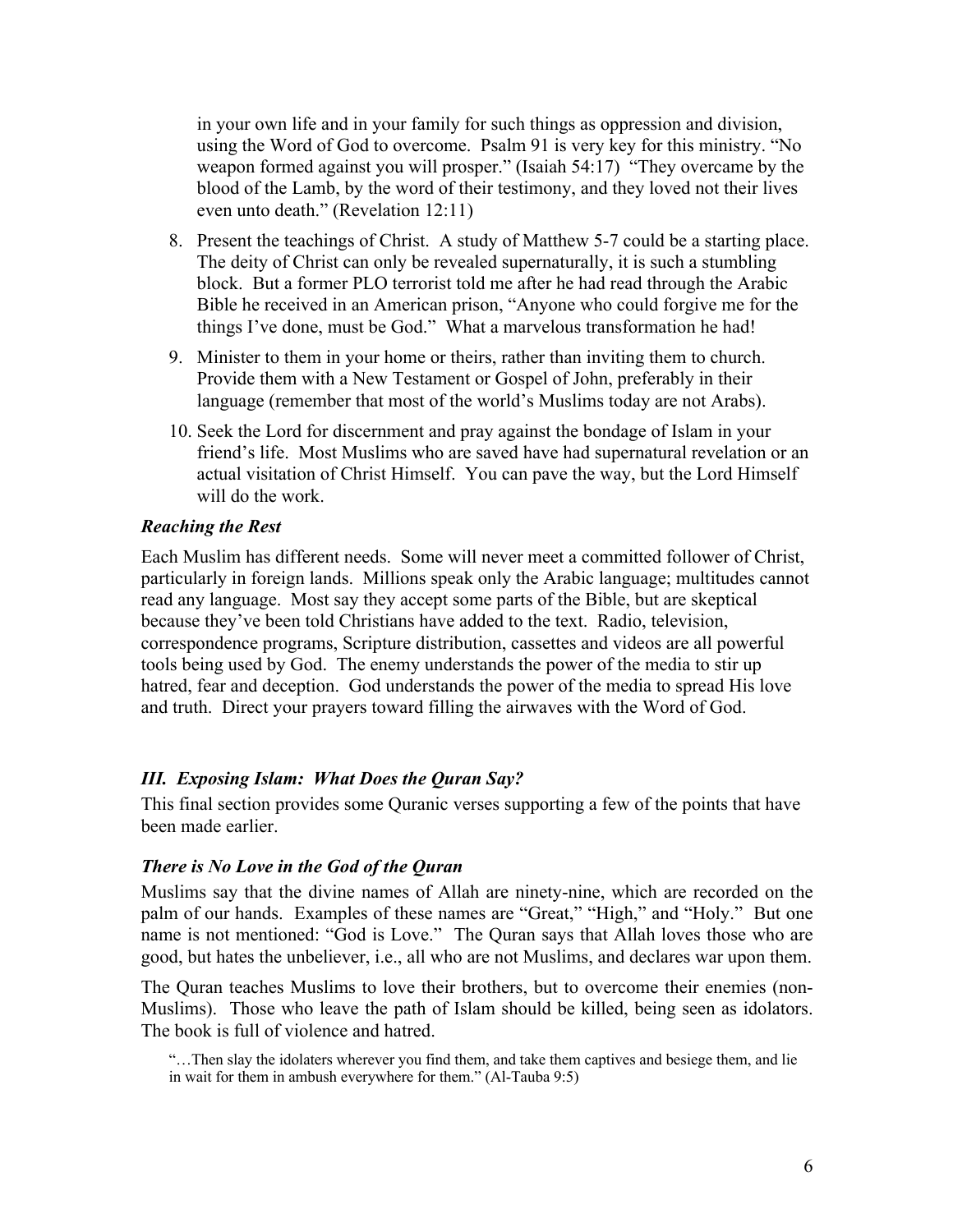"Remember thy Lord inspired the angels (with the message): I am with you; give firmness to the believers; I will instill terror into the hearts of the unbelievers; smite ye above their necks and smite all their fingertips off them." (Al-Anfal 8:12)

"Fight those who do not believe in Allah, nor in the latter day, nor do they prohibit what Allah and His Apostle have prohibited, nor follow the religion of truth, out of those who have been given the book (Bible), until they pay the tax in acknowledgment of superiority and they are in a state of subjection." (Al-Tauba 9:29)

"O Prophet! Urge the believers to war." (Al-Anfal 8:65)

"Therefore, take not from among them (unbelievers) friends until they fly in Allah's way; but if they turn back, then seize them and kill them wherever you find them; and take not from among them a friend or a helper." (Al-Nisa 4:89)

"Mohammed is Allah's apostle. Those who follow him are ruthless to the unbeliever but merciful to one another." (Al-Fath 48:29)

"If any one desires a religion other than Islam, never will it be accepted of him." (Al-Imran 3:110)

Contrast this with the Bible:

Jesus said: "…love your enemies, bless them that curse you, do good to them that hate you, and pray for them which despitefully use you, and persecute you; that ye may be the children of your Father which is in heaven: for he maketh his sun rise on the evil and on the good, and sendeth rain on the just and on the unjust. For if ye love them which love you, what reward have ye? Do not even the publicans the same?" (Matthew 5:44-46).

"These things I command you, that ye love one another." (John 15:17)

"Dearly beloved, avenge not yourselves, but rather give place unto wrath: for it is written, 'Vengeance is mine, I will repay, saith the Lord.'" (Romans 12:19)

#### *Forgiveness and Hope*

Islam offers no true hope or assurance of eternal salvation for its faithful. Although the Quran teaches that God is the Forgiver, "Al-Ghaffar," man's sins do not disappear but remain until the Day of Judgment when all man's works will be weighed.

"And the measuring out on that day will be just; then as for him whose measure (of good deeds) is heavy, there are they who shall be successful. And as for him whose measure (of good deeds) is light, there are they who have made their soul suffer loss…" (Al-A'Raf 7:8-9)

"Surely good deeds take away evil deeds…" (Hud 11:114)

But how can God forgive if the sins are still there, and man still has to work hard to cover his bad works? It would seem for the Muslim that forgiveness does not exist. Forgiveness in the Bible is complete, as God's response to true repentance:

"If we confess our sins, He is faithful and just to forgive us our sins, and to cleanse us from all unrighteousness." (1 John 1:9)

"For I will be merciful to their unrighteousness and their sins and their iniquities will I remember no more." (Hebrews 8:12)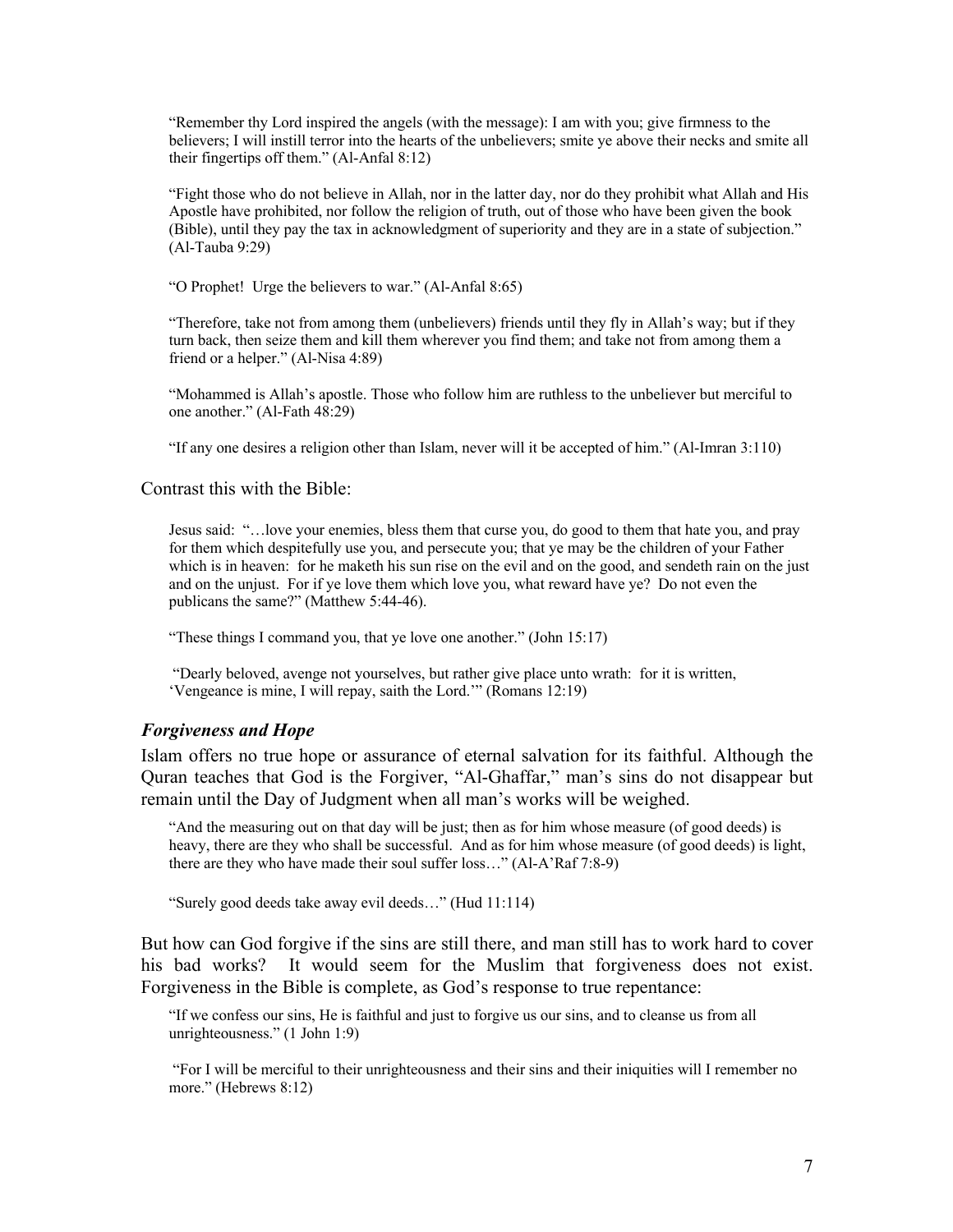There is no assurance in the Quran that a person will ever really gain the reward of his good deeds. God has the final decision, and God does what He pleases; granted that the good deeds do carry more weight than the bad deeds, one still can only hope.

"Allah sends astray whom He pleases, and He guides whom He pleases." (Ibrahim 14:4)

"He forgives whom He pleases and torments whom He pleases." (Al-Imran 3:129)

"…whom Allah pleases, He sends astray, and whom He pleases, He puts on the right way." (Al-An'am 6:39)

In contrast, what a wonderful assurance we have in the Bible.

Jesus said, "Let not your heart be troubled…I will come again, and receive you unto myself; that where I am, there ye may be also." (John 14:1,3)

"For the Scripture saith, Whosoever believeth on Him shall not be ashamed. For whosoever shall call upon the name of the Lord shall be saved." (Romans 10:11-12)

#### *Eternity*

A Muslim friend of mine wondered why after struggling to do good deeds, the reward was not worth it. The Islamic reward is a "paradise" garden full of physical pleasures, fruit and rivers.

"And convey good news to those who believe and do good deeds, that they shall have gardens in which rivers flow; whenever they shall be given a portion of the fruit thereof, they shall say: This is what was given to us before; and they shall be given the like of it, and they shall have pure mates (wives) in them; and in them they shall abide." (Al-Baqarah 2:25) (See also Al-Imran 3:15)

"…And you shall have therein what your souls desire, and you shall have therein what you ask for." (Al-Sajdah, Faslat, 41:31)

"…In them shall be those who restrained their eyes (virgins), before them neither man nor jinn (spirits) shall have touched them…" (Al-Rahman 55:46-78)

"And with them shall be those who restrain the eyes, having beautiful eyes; as if they were eggs carefully protected…A speaker from among them shall say: Surely I had a comrade of mine." (Al-Saffat 37:40-52)

These and other verses are interpreted in a variety of ways (so it's still hard to know what your reward will be!) A man will not have his own wife in paradise, but newly created virgins. He may look forward to anywhere from 40 to 1000 virgins, depending on who you believe. To last for eternity, some say the women will become virgins again after each intercourse. Muslim men can fantasize about the sex they will enjoy forever.

#### How can a Holy God live in such a place?

"For in the resurrection they neither marry, nor are given in marriage, but are as the angels of God in heaven." (Matthew 22:30)

"And I saw a new heaven and a new earth: for the first heaven and the first earth were passed away…And I heard a great voice out of heaven saying, 'Behold, the tabernacle of God is with men,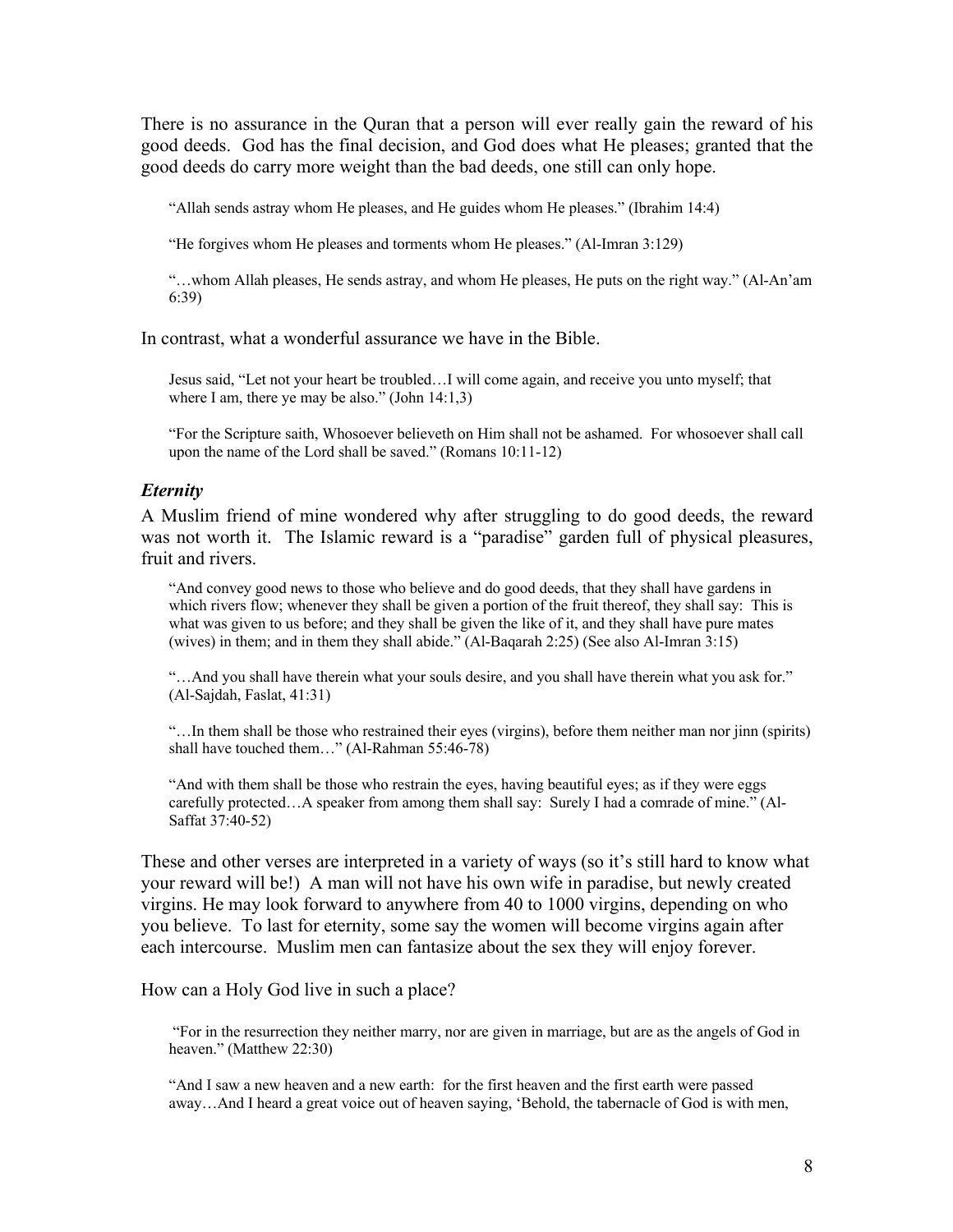and He will dwell with them, and they shall be His people, and God Himself shall be with them, and be their God…But the fearful, and unbelieving, and the abominable, and murders, and whoremongers, and sorcerers, and idolaters, and all liars, shall have their part in the lake which burneth with fire and brimstone which is the second death.'" (Revelation 21:1,3,8)

"And they shall see His face; and His name shall be in their foreheads. And there shall be no night there; and they need no candle, neither light of the sun; for the Lord God giveth them light: and they shall reign forever and ever." (Revelation 22:4-5)

"But as it is written, Eye hath not seen nor ear heard, neither have entered into the heart of man, the things which God hath prepared for them that love Him." (1 Corinthians 2:9)

#### *The Life and Fate of Women*

While the rewards of paradise are spelled out for men, women are not included. What will their reward be, if any? Quranic teaching about women leaves room for interpretation, and Muslim scholars revise their interpretations regularly to suit society. The following verses from the Quran give you a picture of its basic teaching about a woman's position.

Marriage: "If ye fear that ye shall not be able to deal justly with the orphans, marry women of your own desire: two or three or four." (Al-Nisa 4:3)

"And you have it not in your power to do justice between wives…" (Al-Nisa 4:129)

Treating wives: "The male has the equal of the portion of two females." (Al-Nisa 4:11)

"…Admonish those of them on whose part you apprehend disobedience, and leave them alone in their beds and chastise them (beat them)." (Al-Nisa 4:34)

"And if you desire to take a wife in place of another and you have given one of them a treasure, take not back aught therefrom." (Al-Nisa 4:20)

Divorce: "There is no blame on you if you divorce women when you have not touched them or appointed for them a portion." (Al-Baqarah 2:235)

"And if you divorce them before you have touched them and you have appointed for them a portion, then (pay to them) half of what you have appointed." (Al-Baqarah 2:237)

Remarriage: "So if he divorce her, she shall not be lawful to him afterwards until she marries another husband: then if he divorce her, there is no blame on them both if they return to each other." (Al-Baqarah 2:230)

#### Compare Biblical teaching:

Marriage: "For this cause shall a man leave his father and mother, and shall be joined unto his wife, and they two shall be one flesh" (Ephesians 5:31).

Treating women: "Nevertheless, let everyone of you in particular so love his wife, even as himself" (Ephesians 5:33).

"…That whosoever looketh on a woman to lust after her hath committed adultery with her already in his heart" (Matthew 5:28).

Divorce: "But I say unto you, that whosoever shall put away his wife, saving for the cause of fornication, causeth her to commit adultery…" (Matthew 5:32).